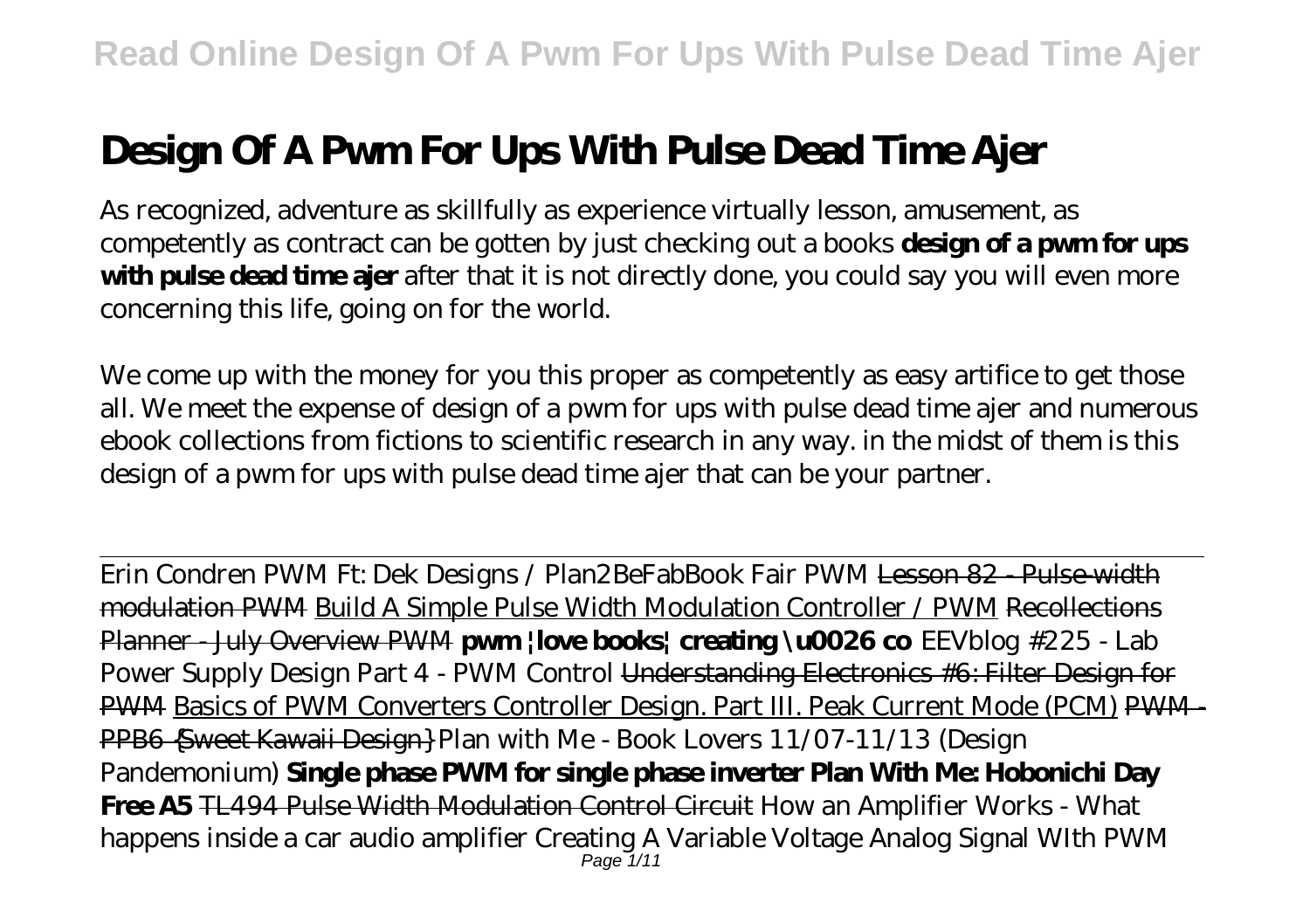*And Variable Duty Cycle - Simply Put* What is PWM (Pulse Width Modulation) and how to Implement? | Arduino Animated Tutorials 2020 [3]

Arduino PWM without analogWrite() - Muppet 2 Project*What is PWM? Pulse Width Modulation tutorial! How PWM works | Controlling a DC motor with a homemade circuit* What is PWM? Introduction to PWM (Pulse Width Modulation) // DIY PWM Controller pwm |michaels sticker books| sweet kawaii design PWM in a Composition Book Catch-all Weekly PWM 8/10-8/16 | Trendsetter Accessory Book | Krystal Klear Ideas Basics of PWM Converters Controller Design. Part I. Fundamentals Power Design Walkthrough: Power in PWM Amplifiers Pulse Width Modulation (PWM) - Electronics Basics 23 Power Electronics - PWM Inverters Part 2 **Lesson 84 - Example 55: PWM Servo** Design Of A Pwm For The PWM technique is use in devices like DC motors, Loudspeakers, Class -D Amplifiers, SMPS etc. They are also used in communication field as-well. They are also used in communication field as-well. The modulation techniques like AM, FM are widely used RF communication whereas the PWM is modulation technique is mostly used in Optical Fiber Communication (OFC).

#### DIY Circuit Design: Pulse Width Modulation (PWM)

In a nutshell, PWM is a way of digitally encoding analog signal levels. Through the use of highresolution counters, the duty cycle of a square wave is modulated to encode a specific analog signal level. The PWM signal is still digital because, at any given instant of time, the full DC supply is either fully on or fully off.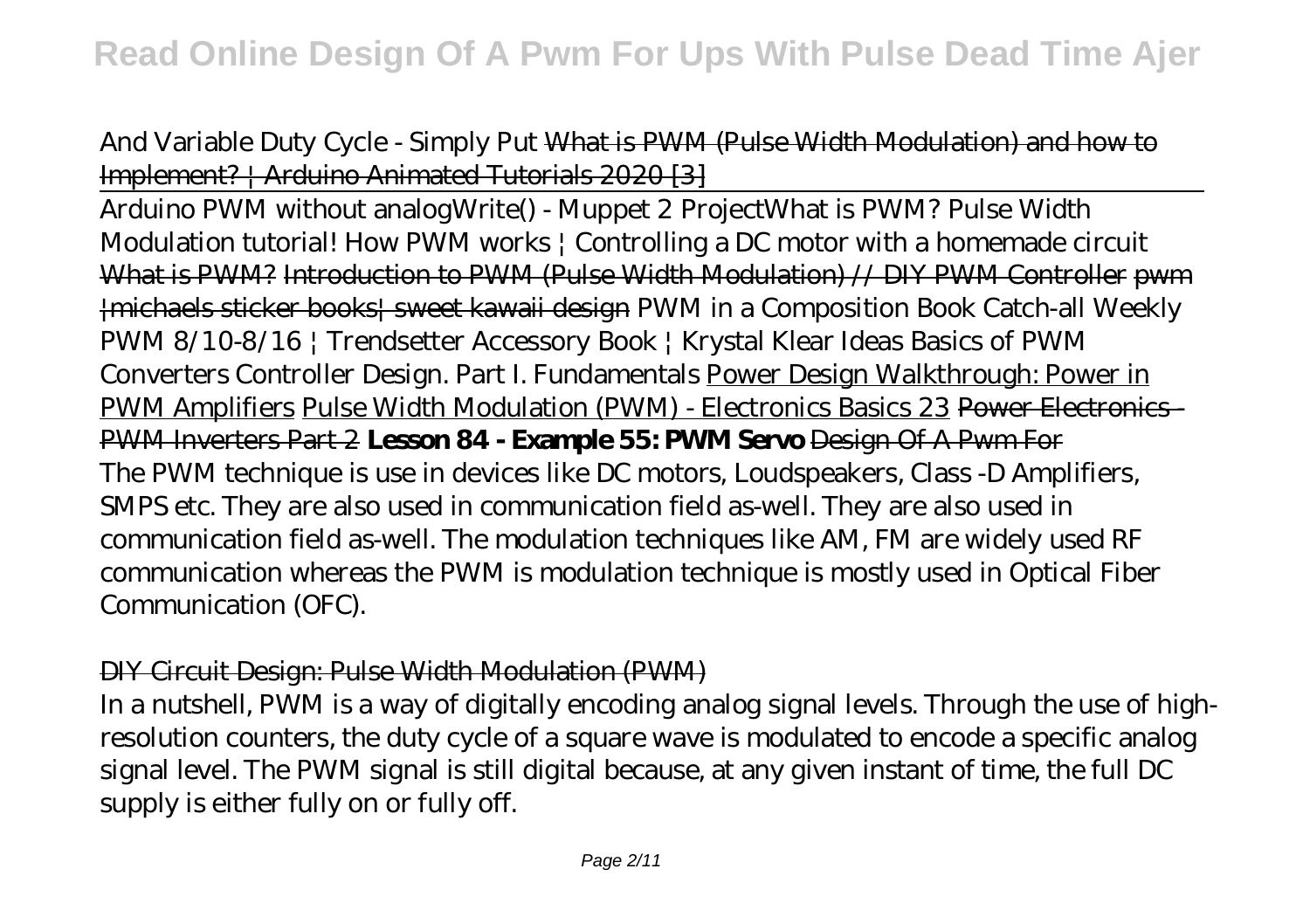## Introduction to Pulse Width Modulation - Embedded.com

The PWM provides 1 independent comparison unit capable of comparing a programmed value to the counter of the synchronous channels (counter of channel 0). These comparisons are intended to generate software interrupts, to trigger pulses on the 2 independent events lines (in order to synchronize ADC conversions with a lot of flexibility independently of the PWM outputs) and to trigger DMA Controller transfer requests.

## How to design the PWM circuitry - Acme Systems srl

By design of your code, the pulse period varies with both input parameters. That's not the usual way to implement a pwm generator, but it's nevertheless possible. Oct 15, 2020

# How to design a PWM wave generator with variable duty ...

PWM stands for Pulse Width Modulation and it is a technique used in controlling the brightness of LED, speed control of DC motor, controlling a servo motor or where you have to get analog output with digital means. The Arduino digital pins either gives us 5V (when turned HIGH) or 0V (when turned LOW) and the output is a square wave signal.

#### Arduino PWM Tutorial - Arduino Project Hub

Pulse Width Modulation in LED Dimming Systems The majority of the dimming systems in use before LEDs, as well as those in use today, have designs that cater to incandescent light bulbs. Furthermore, these dimming systems typically use forward and reverse-phase dimming methodologies in which the dimmer chops or interrupts the line input (AC) to reduce the total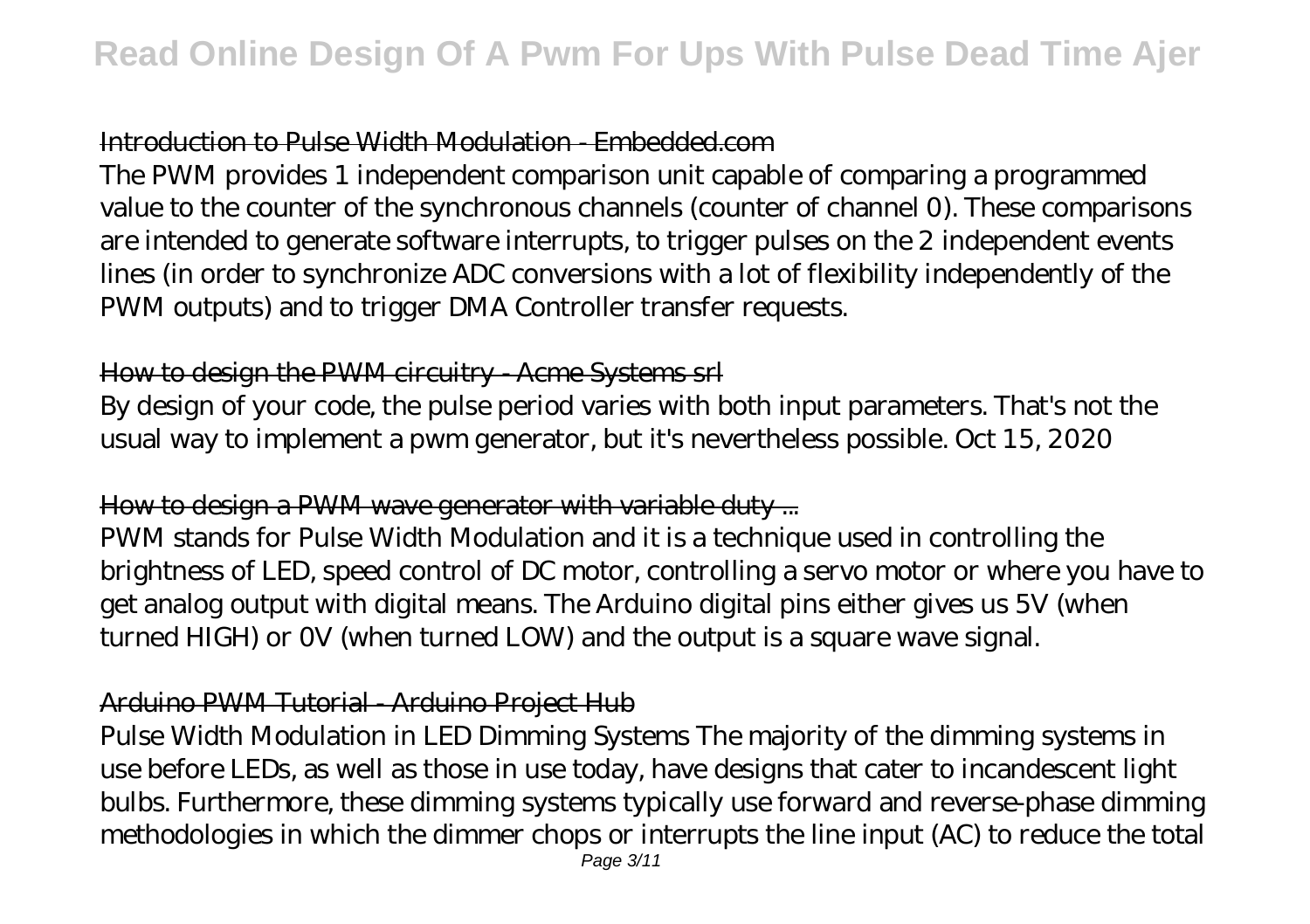power to the load (driver).

# PWM LEDs: Pulse Width Modulation for Dimming Systems and ...

PWM (Pulse Width Modulation) or modulation with the width of an impulse, is a widespread term in the world of electrical engineering. It has a broad range of application, like in the field of telecommunications, audio equipment, servo motors, etc. Interesting for us enthusiasts is the application of PWM in voltage regulation.

#### What is PWM and how does it work? - ekwb.com

Pulse Width Modulation (PWM) is a digital signal which is most commonly used in control circuitry. This signal is set high (5v) and low (0v) in a predefined time and speed. The time during which the signal stays high is called the "on time" and the time during which the signal stays low is called the "off time".

#### 555 Timer PWM Generator Circuit Diagram

Pulse-width modulation, or pulse-duration modulation, is a method of reducing the average power delivered by an electrical signal, by effectively chopping it up into discrete parts. The average value of voltage fed to the load is controlled by turning the switch between supply and load on and off at a fast rate. The longer the switch is on compared to the off periods, the higher the total power supplied to the load. Along with maximum power point tracking, it is one of the primary methods of red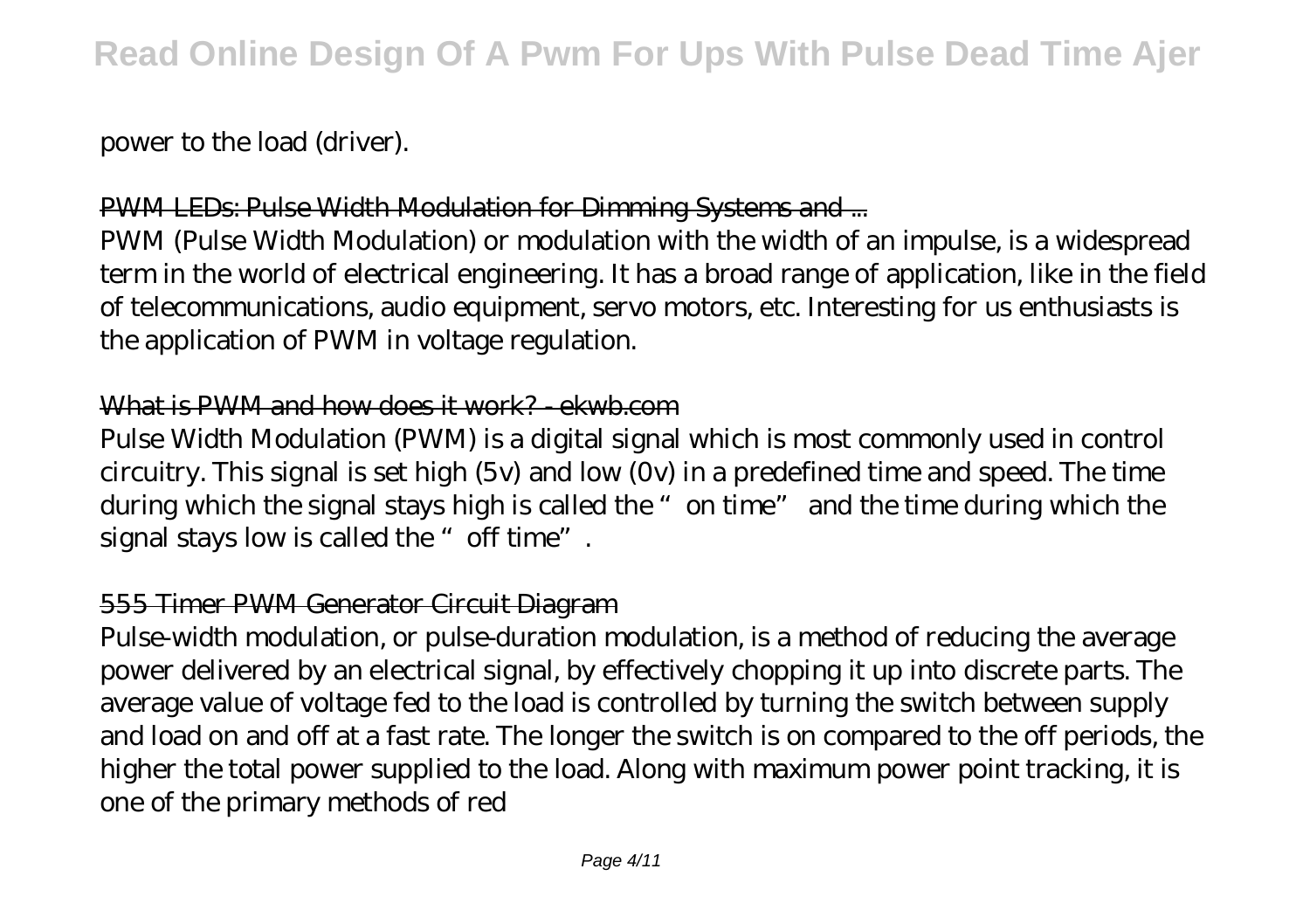## Pulse-width modulation - Wikipedia

We have covered the two major trade-offs that govern a PWM DAC design, and we have seen that a higher carrier frequency is a great way to improve performance. With a high-speed microcontroller that provides 16 bits of PWM resolution, you could make a pretty decent DAC with nothing more than an RC filter.

# Low-Pass Filter a PWM Signal into an Analog Voltage ...

High Quality Mechanical Design Capabilities As a respected mechanical engineering design company and consultancy, PWM Design Consultants are ready to provide first class mechanical design services to our clients. We deliver high quality, cost effective engineering design capabilities that will quickly increase your design capacity and resources.

# PWM Design Constultants Ltd. – Engineering Mechancial ...

Pulse Width Modulation (PWM) is a way to provide a variable signal from a given set signal. PWM does this by changing the pulse width, which in turn, changes the duty cycle of a square wave to alter how much power is supplied to the attached component. It varies because the signal takes the duty cycle and averages the power signal that is output.

## Pulse Width Modulation Using an Arduino

A diode, inductor, capacitor, and PWM signal is all that is required to make one! In most text books the 'PWM Circuit' would be replaced with a power mosfet, or transistor.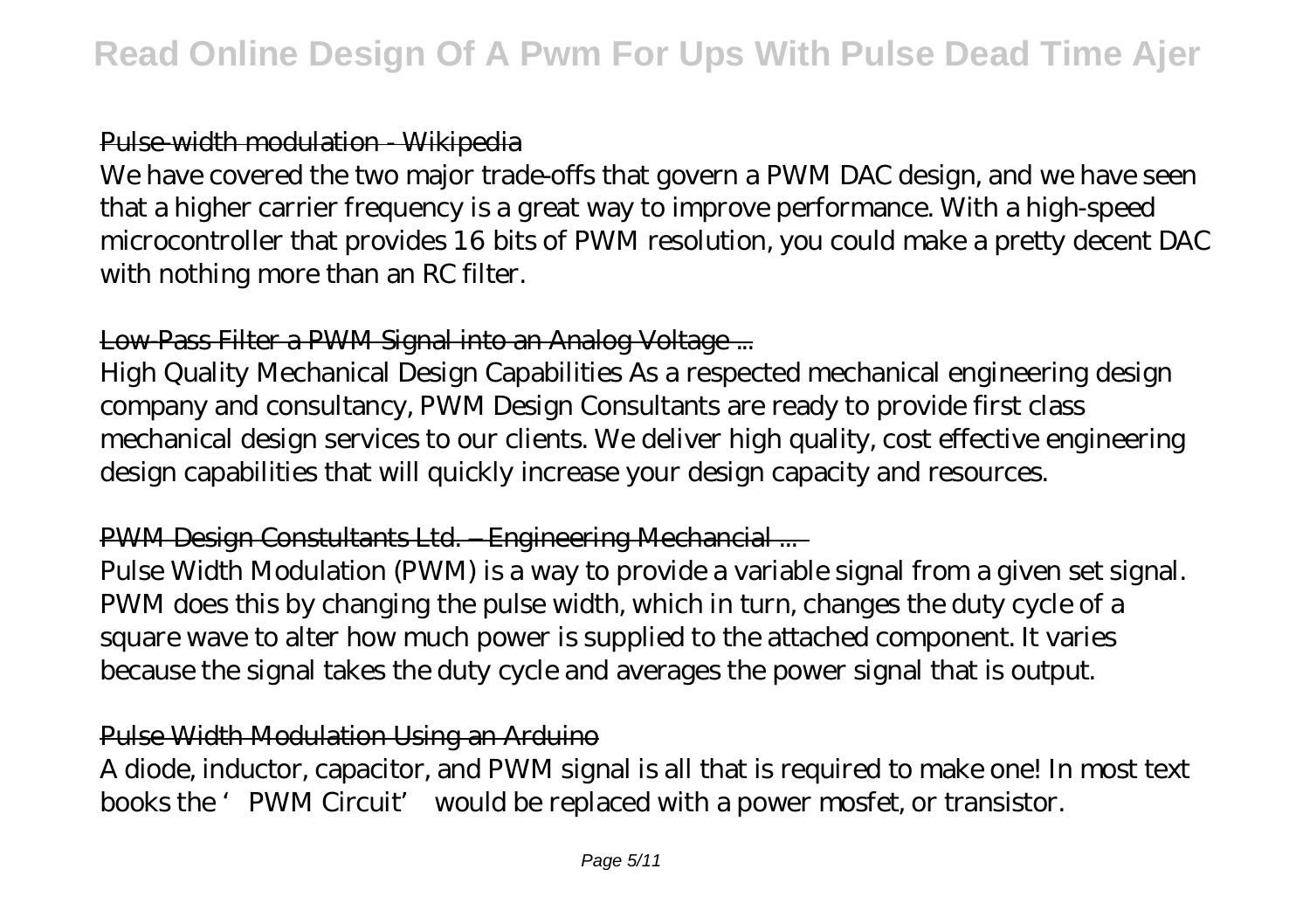# PWM Step-Down Converter Design (Buck Converters) | by ...

Added PWM support offers precise fan control via a wide speed adjustment range of 500 to 2,000 RPM allowing users to select their ideal mix of silent operation and maximum airflow. Designed alongside our high-end Venturi Series, the Dynamic X2 incorporates aerodynamic elements of airplane wing designs for significant noise reduction.

## Dynamic X2 GP-12 PWM — Fractal Design

The Venturi High Pressure Series PWM fans are optimized for high-restriction airflow scenarios, making them an excellent choice for usage on large heatsinks, on radiators, or in other highly restrictive scenarios True FDB-bearings provides silent operation and a long lifespan Counter-balanced magnet reduces axial tension on the bearing

## Venturi HP-12 PWM — Fractal Design

PWM is a very effective method of controlling power digitally. Although many PWM circuits are built using different timing chips, there are also PWM outputs in microprocessor chips as well. The PWM capabilities built into CPUs in computers can be extremely helpful in controlling variable-speed fan motors or LEDs.

# PWM Microcontrollers: PCB Layout Tips and Configurations

PWM (Pulse-Width Modulation) offers precise fan speed control to optimize performance and avoid unnecessary noise. Built for Silence Unique rigid frame design, silent sleeve bearing—Rifle Bearing, and rubber dampeners work together to reduce vibration and noise to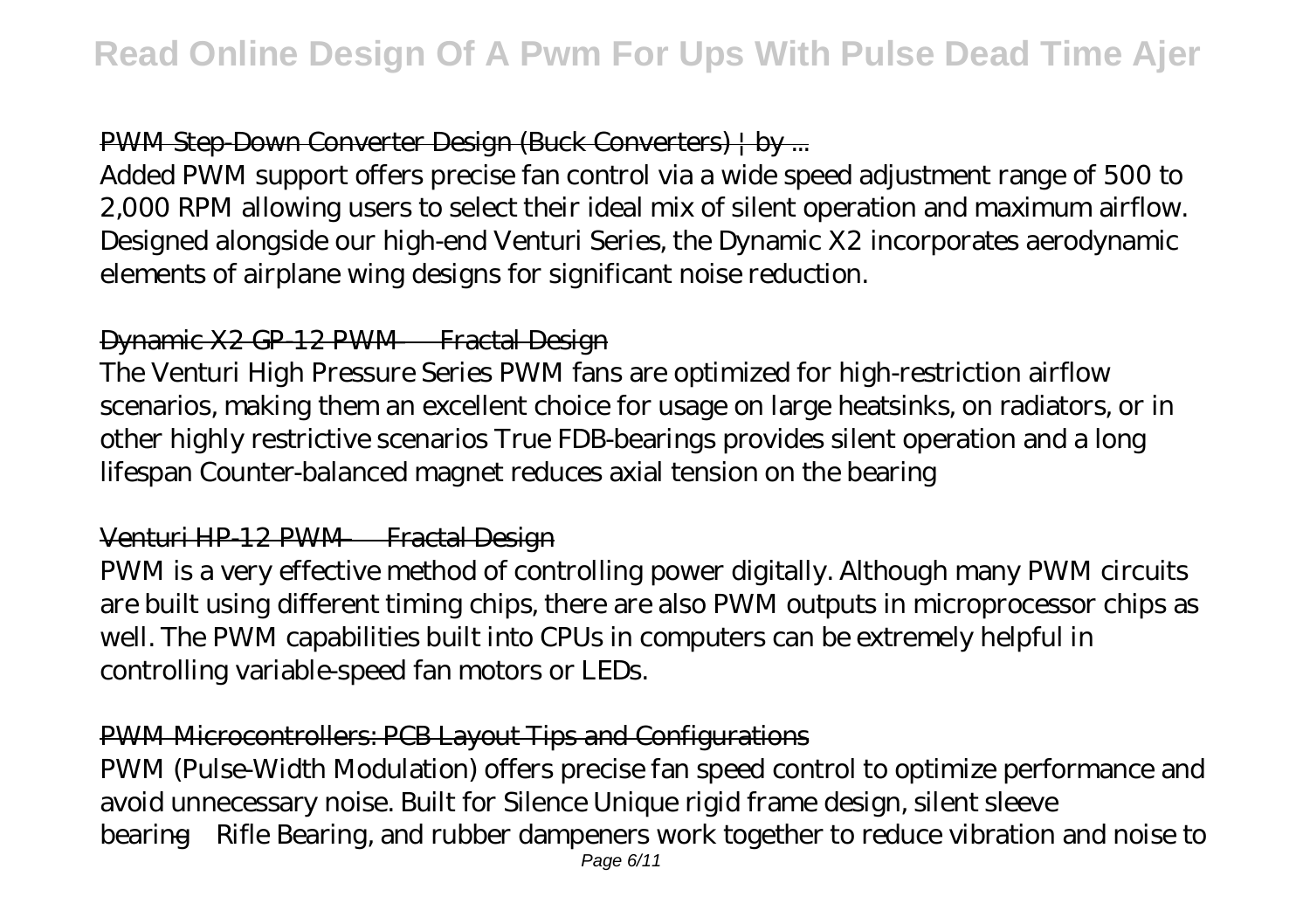#### the minimum.

#### Phanteks SK120 DRGB PWM FAN - 120mm Fan, High Airflow Nine ...

An integrated fan hub with concealed cable routing simplifies cable management for a clean installation Thermal paste is pre-applied and has high thermal conductivity Included Fractal Design Dynamic X2 PWM fans offer a wide speed adjustment range from 500 to 2000 RPM allowing for near silent operation under lighter loads and maximum airflow during heavy usage. 5-year warranty pre-expansion (Post-expansion, only individual components of the Fractal Design Celsius S24 or S36 are covered).

Fractal Design Celsius S36-360 mm Radiator - Silent Liquid ...

Prisma AL-140mm Addressable RGB PWM Fan - Triple Pack The Fractal Design Prism AL-14 PWM is a 140 millimeter fan with digitally addressable RGB LED lighting. It offers a PWMcontrolled rotation speed of 500 - 1700 rpm at max. 34.1 dB (A), a delivery volume of 103.84 CFM and a static pressure of 2.38 mm H2O.

Soft-switching PWM full-bridge converters have been widely usedin medium-to-high power dcdc conversions for topologicalsimplicity, easy control and high efficiency. Early works onsoftswitching PWM full-bridge converter by many researchersincluded various topologies and modulation strategies. However, these works were scattered, and the relationship amongthese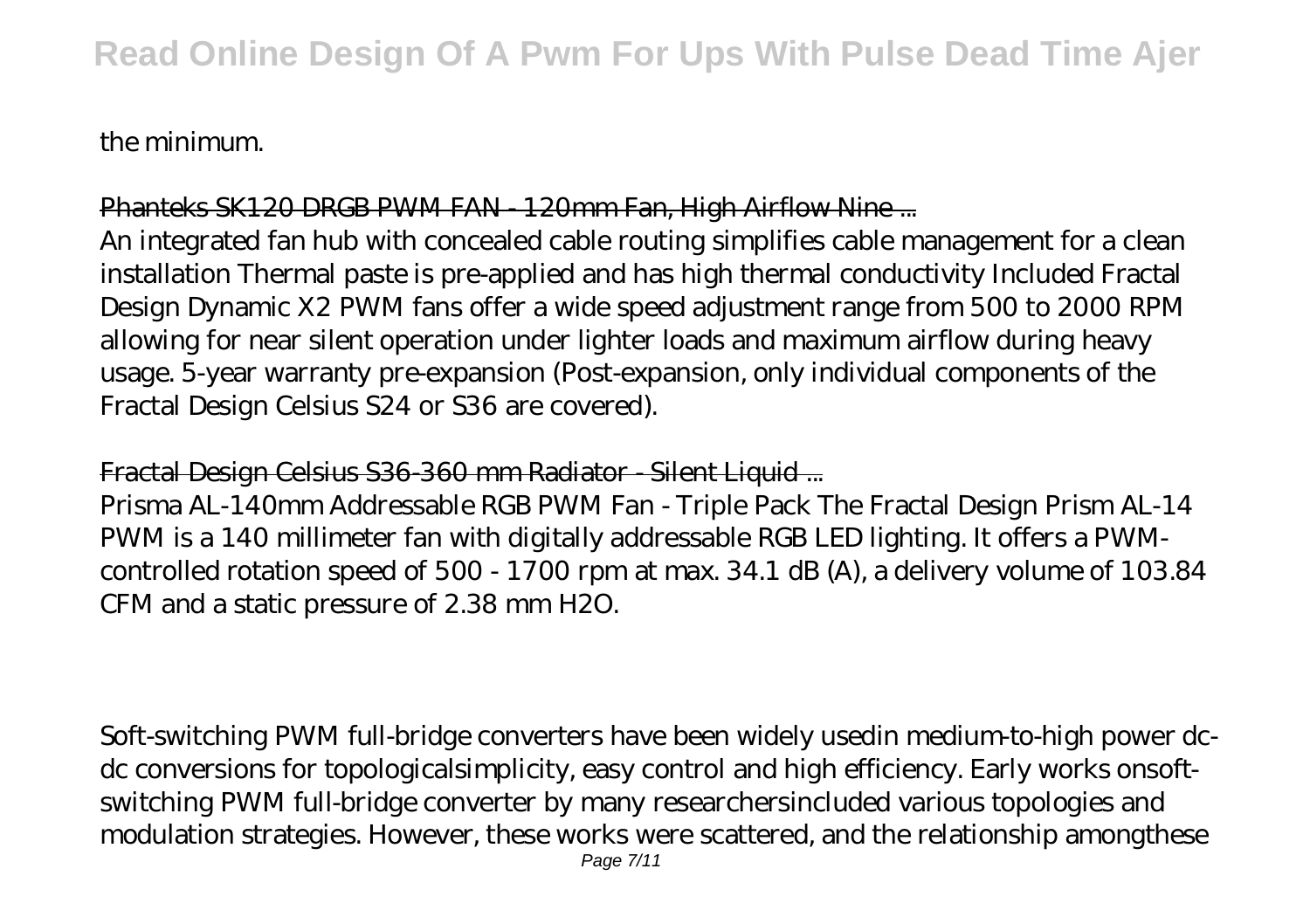topologies and modulation strategies had not been revealed.This book intends to describe systematically the soft-switchingtechniques for pulse-width modulation (PWM) full-bridge converters,including the topologies, control and design, and it reveals therelationship among the various topologies and PWM strategiespreviously proposed by other researchers. The book not onlypresents theoretical analysis, but also gives many detailed designexamples of the converters.

The ultimate goal of spectrum-shaping technology is to provide the designer with the ability to specify a desired harmonic spectrum and then to realize it using a proper modulation scheme. The results of Pd-PWM and FM-PWM bring us one step closer to understanding how to meet this goal.

This dissertation, "Design Optimization of Off-line Power Converters: From PWM to LLC Resonant Converteres" by Ruiyang, Yu, was obtained from The University of Hong Kong (Pokfulam, Hong Kong) and is being sold pursuant to Creative Commons: Attribution 3.0 Hong Kong License. The content of this dissertation has not been altered in any way. We have altered the formatting in order to facilitate the ease of printing and reading of the dissertation. All rights not granted by the above license are retained by the author. Abstract: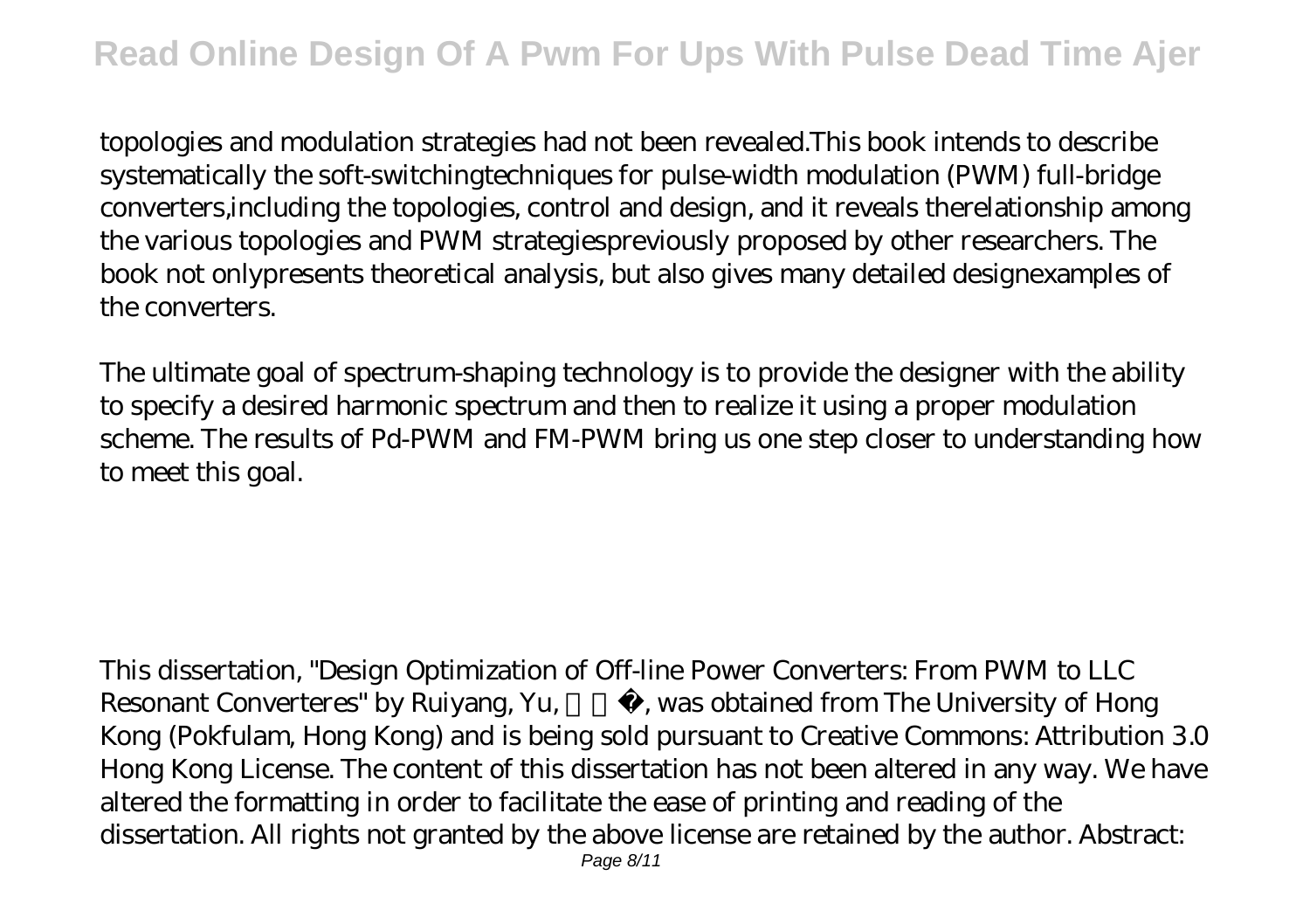High power conversion efficiency is desirable in power supplies. Design optimization of online power converter is presented in this thesis. High efficiencies over a wide load range, for example 20%, 50% and 100% load, are often required. It is a challenge for on-line pulse-width modulation (PWM) converters to maintain good efficiencies with light load as well as full load. A two-stage multi-objective optimization procedure is proposed to optimization power converter efficiencies at 20%, 50% and 100% load. Two-FET forward prototype converters are built to verify the optimization results. The LLC (abbreviation of two resonant inductor L and one resonant capacitor C ) series resonant converter can provide high power conversion efficiency because of the resonant nature and soft switching. The design of LLC resonant converter is more difficult than that of PWM converters since the LLC resonant converter has many resonant modes. Furthermore, the LLC resonant converter does not have analytical solution for its resonant operation. In this thesis, a systematic optimization procedure is proposed to optimize LLC series resonant converter efficiency. A mode solver technique is developed to solve LLC resonant converter operations. The proposed mode solver employs non-linear programming techniques to solve a set of LLC state equations and determine the resonant modes. Loss models are provided which serve as the objective-function to optimize converter efficiency. Optimization results show outstanding efficiency performance and experimental agreement with optimization. The optimization work extends to the LLC resonant converter with power factor correction (PFC) circuits where the effect of LLC converter input voltage variation cased by the PFC circuit is considered. Detail comparisons of PWM converter and LLC resonant converter loss profiles are also presented. The reasons that LLC resonant converter has higher efficiency are given and supported by quantitative data.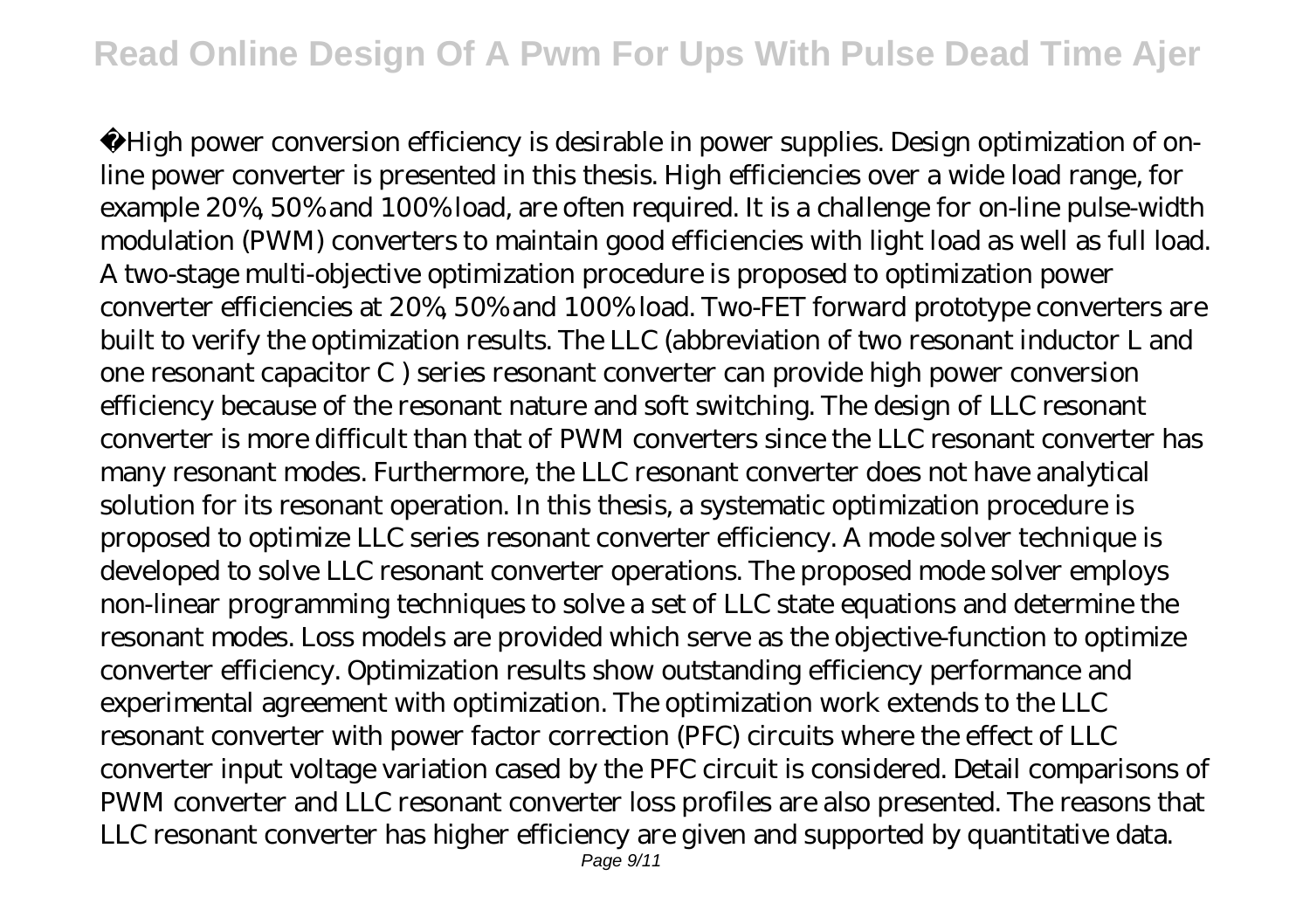Converter lifetime is highly related to component losses and temperature. The lifetime analysis is presented. The analysis reveals that the LLC resonant converter output capacitor is the weakest component concerning life. DOI: 10.5353/th\_b4979964 Subjects: Electric current converters Pulse-duration modulation Electric resonators

This book constitutes the refereed proceedings of the Third International Conference on Information Computing and Applications, ICICA 2012, held in Chengde, China, in September 2012. The 100 revised full papers were carefully reviewed and selected from 1089 submissions. The papers are organized in topical sections on internet computing and applications, multimedia networking and computing, intelligent computing and applications, computational statistics and applications, cloud and evolutionary computing, computer engineering and applications, knowledge management and applications, communication technology and applications.

Masterarbeit aus dem Jahr 2011 im Fachbereich Informatik - Technische Informatik, International Islamic University, Sprache: Deutsch, Abstract: Aim of this research work is to design a Red Green and Blue (RGB) Light Emitting Diode (LED) pixel driver that makes the development of RGB displays easier especially for small to medium size display boards. The Page 10/11